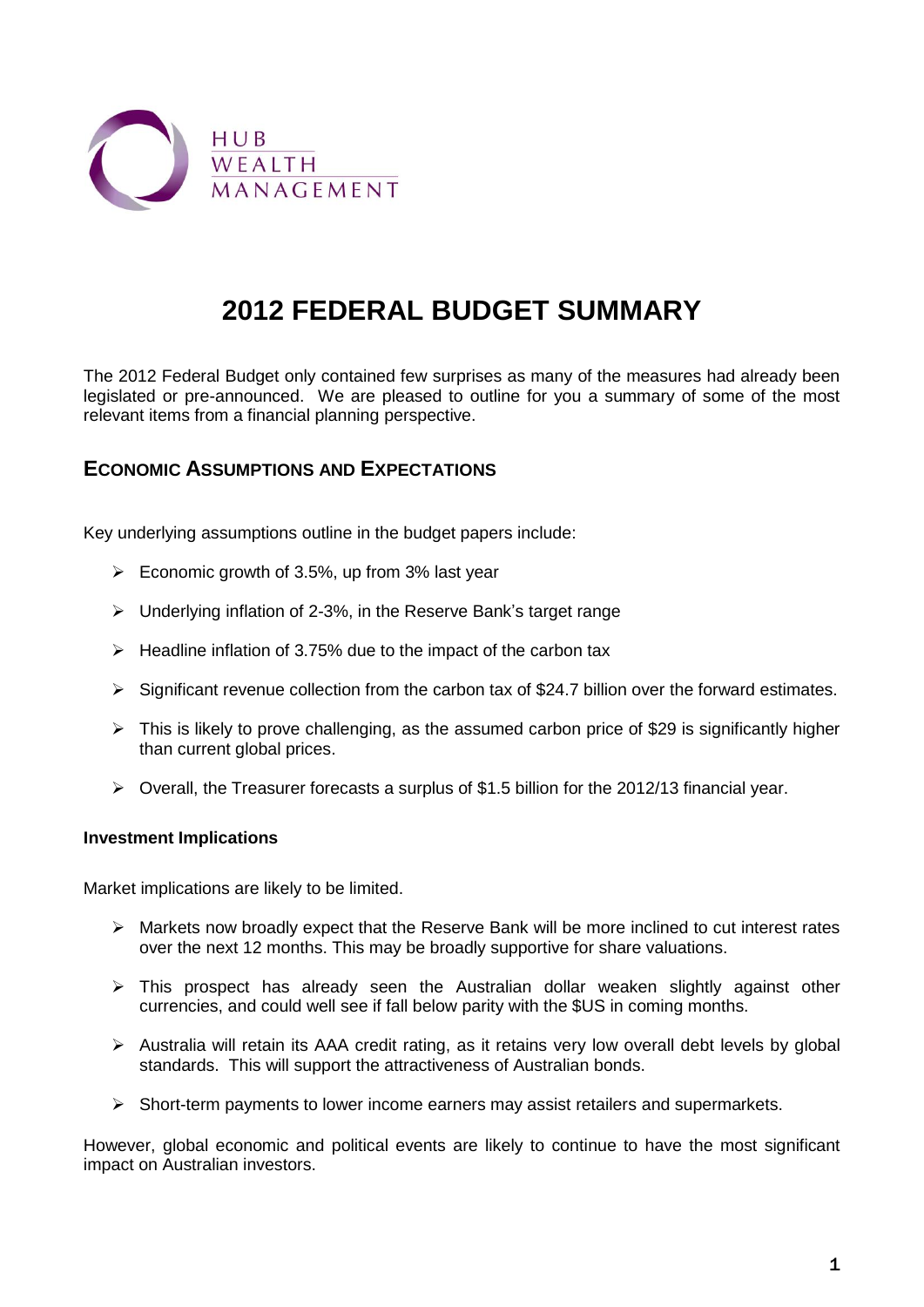

### **SUPERANNUATION**

#### **Contributions Cap Reduction Confirmed**

*Date of effect: 1 July 2012 and 1 July 2014*

The uncertainty around the concessional contribution (CC) cap for people aged 50 and over has been resolved in the short term. On 1 July 2012, the cap will halve from \$50,000 to \$25,000 for all super fund members aged 50 or over, regardless of their account balance.

The plan to allow those aged 50 or over to contribute up to \$50,000 p.a. if they have less than \$500,000 in super will be delayed until 1 July 2014. This is to give the Government time to work out the details regarding how they are going to monitor account balances and implement this measure.

#### **Implications**

Super fund members aged 50 or over should:

- $\triangleright$  consider taking full advantage of the current cap by making concessional contributions of up to \$50,000 before 30 June this year
- $\triangleright$  review their concessional contributions, especially from 1 July, to make sure they don't exceed the reduced cap
- $\triangleright$  consider making non-concessional contributions if impacted by the cap reduction, and
- $\triangleright$  review their contributions and income payments if using the 'transition to retirement' strategy.

#### **30% Contributions Tax for Higher Earners**

*Date of effect: 1 July 2012*

As reported in the media before Budget night, the Government plans to increase the tax on concessional super contributions from 15% to 30% from 1 July 2012 for high-earners on more than \$300,000.

While this has made employer super contributions (including salary sacrifice) less attractive for individuals who are required to pay 30% contributions tax, it's still 15% less than the marginal tax rate of 45% they would pay on their salary.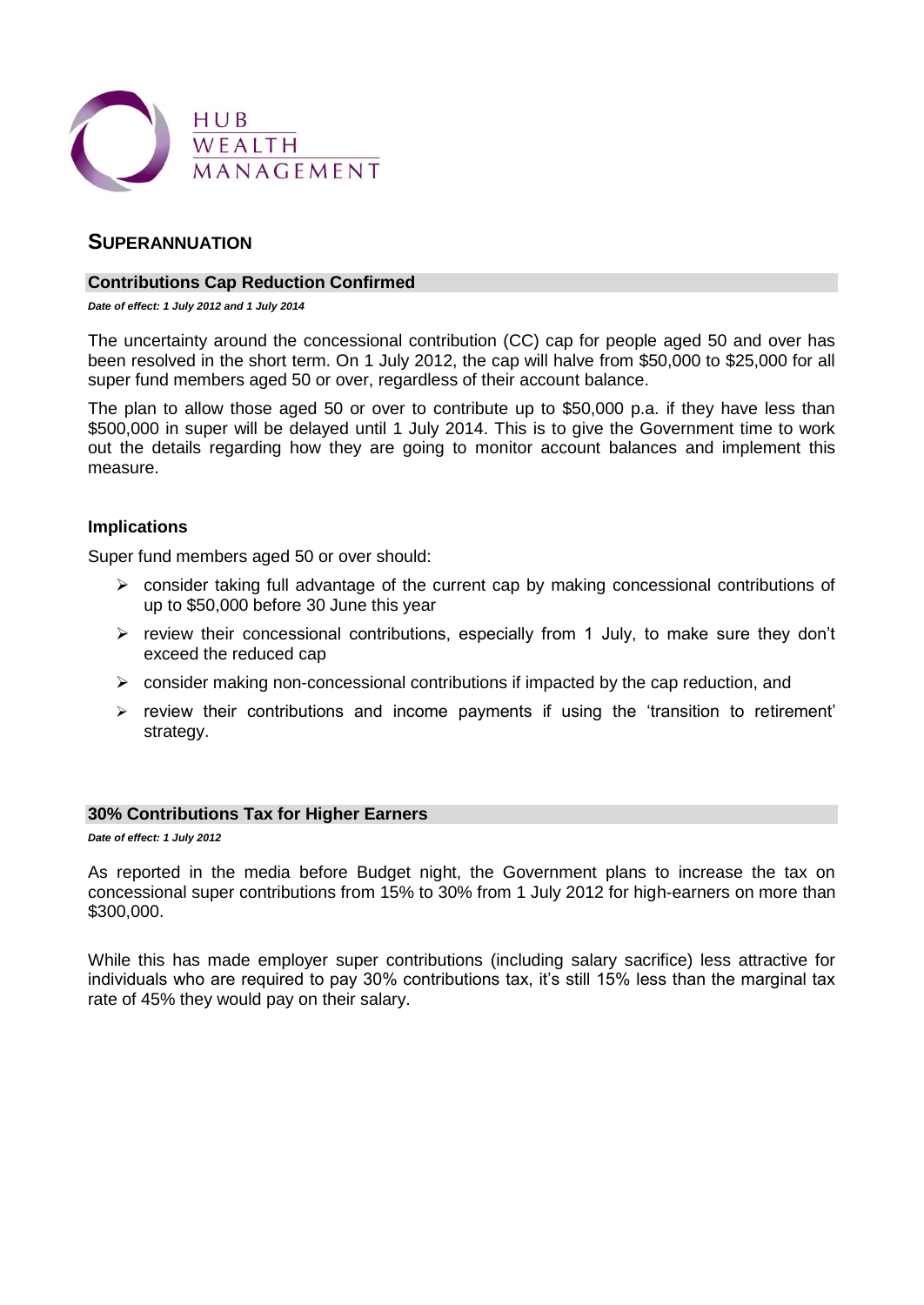

### **RETIREMENT INCOMES**

#### **Drawdown Relief for Super Pensions Extended**

*Date of effect: 1 July 2012*

The Government confirmed that the 2011/12 minimum pension drawdown levels will continue for another 12 months before increasing to the 'normal' levels from 1 July 2013.

| Age at start of pension<br>(and 1 July each year) | In 2011/12 & 2012/13 | From 1 July 2013 |
|---------------------------------------------------|----------------------|------------------|
| Under 65                                          | 3%                   | 4%               |
| 65-74                                             | 3.75%                | 5%               |
| 75-79                                             | 4.5%                 | 6%               |
| 80-84                                             | 5.25%                | 7%               |
| 85-89                                             | 6.75%                | 9%               |
| 90-94                                             | 8.25%                | 11%              |
| $95 +$                                            | 10.5%                | 14%              |

#### **Implications**

1

For people currently drawing at the minimum level to preserve the capital in their tax-free pension accounts, this is good news. The combination of account-based pension and some cash/assets in non-super investments remains flexible and very tax-effective.

### **Tax-free Super Pension Incomes to Increase for Those Under Age 60**

People aged 55 to 59 will be able to receive more tax-free income from a superannuation income stream/pension than they can in 2011/12. These increases result from the marginal tax rate, income threshold and LITO changes legislated as part of the Clean Energy Legislative Package (see Personal tax section).

|                                                                                     | ln 2011/12 | From 2012/13 | From 2015/16 |
|-------------------------------------------------------------------------------------|------------|--------------|--------------|
| Tax-free incomes'<br>(per person aged 55 to 59<br>from income stream <sup>2</sup> ) | \$48,158   | \$49,753     | \$50,189     |
| Increase on 2011/12                                                                 |            | \$1,595      | \$2,031      |

<sup>&</sup>lt;sup>1</sup> Ignores Medicare Levy, but includes LITO and SATO/SAPTO, where applicable.

<sup>&</sup>lt;sup>2</sup> Assumes no income from other sources is received.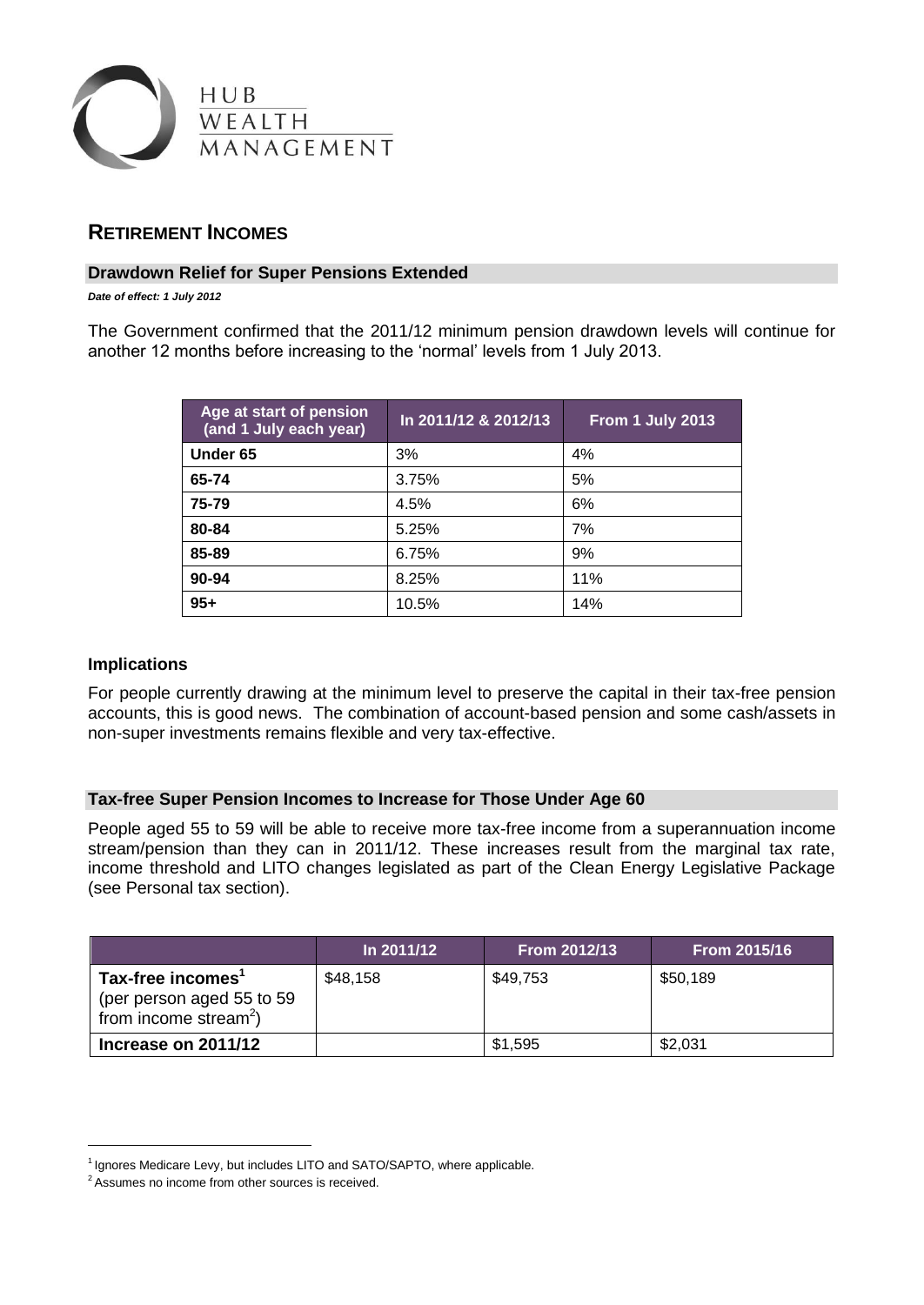

# **PERSONAL TAX CHANGES**

### **Marginal Tax Rate and LITO Changes**

*Date of effect: 1 July 2012 and 1 July 2015*

The personal taxation changes legislated as part of the Clean Energy (Carbon Tax Relief) Package will take effect on 1 July 2012 and on 1 July 2015, including:

- $\triangleright$  changes to the marginal tax rates and thresholds for lower income levels, and
- $\triangleright$  a progressive reduction in the Low Income Tax Offset (LITO).

Tax rates for this and the next financial year are shown below.

#### **Flood Levy to Finish**

*Date of effect: 1 July 2012*

As originally intended, the Flood levy will cease on 30 June 2012. This means people earning over \$50,000 pa will have more available money for the 2012/13 financial year and beyond.

| Personal income tax rates     |                          |                                                  |                                      |                          |                                                  |
|-------------------------------|--------------------------|--------------------------------------------------|--------------------------------------|--------------------------|--------------------------------------------------|
| 2011/12                       |                          | 2012/13                                          |                                      |                          |                                                  |
| Income<br><b>Threshold \$</b> | <b>Marginal</b><br>rate* | Tax on this income*                              | <b>Income</b><br><b>Threshold \$</b> | <b>Marginal</b><br>rate* | Tax on this income*                              |
| Up to 6,000                   | Nil                      | Nil.                                             | Up to 18,200                         | Nil                      | Nil.                                             |
| $6,001 - 37,000$              | 15%                      | 15c for each \$1 over<br>\$6,000                 | $18,201 - 37,000$                    | 19%                      | 19c for each \$1 over<br>\$18,200                |
| $37,001 - 80,000$             | 30%                      | \$4,650 plus 30c for each<br>\$1 over \$37,000   | $37,001 - 80,000$                    | 32.5%                    | \$3,572 plus 32.5c for<br>each \$1 over \$37,000 |
| $80.001 -$<br>180,000         | 37%                      | \$17,550 plus 37c for<br>each \$1 over \$80,000  | $80.001 -$<br>180,000                | 37%                      | \$17,547 plus 37c for<br>each \$1 over \$80,000  |
| $180,001+$                    | 45%                      | \$54,550 plus 45c for<br>each \$1 over \$180,000 | $180.001+$                           | 45%                      | \$54,547 plus 45c for<br>each \$1 over \$180,000 |

\*These rates apply to Australia residents for taxation purposes and do not include the Medicare Levy of 1.5%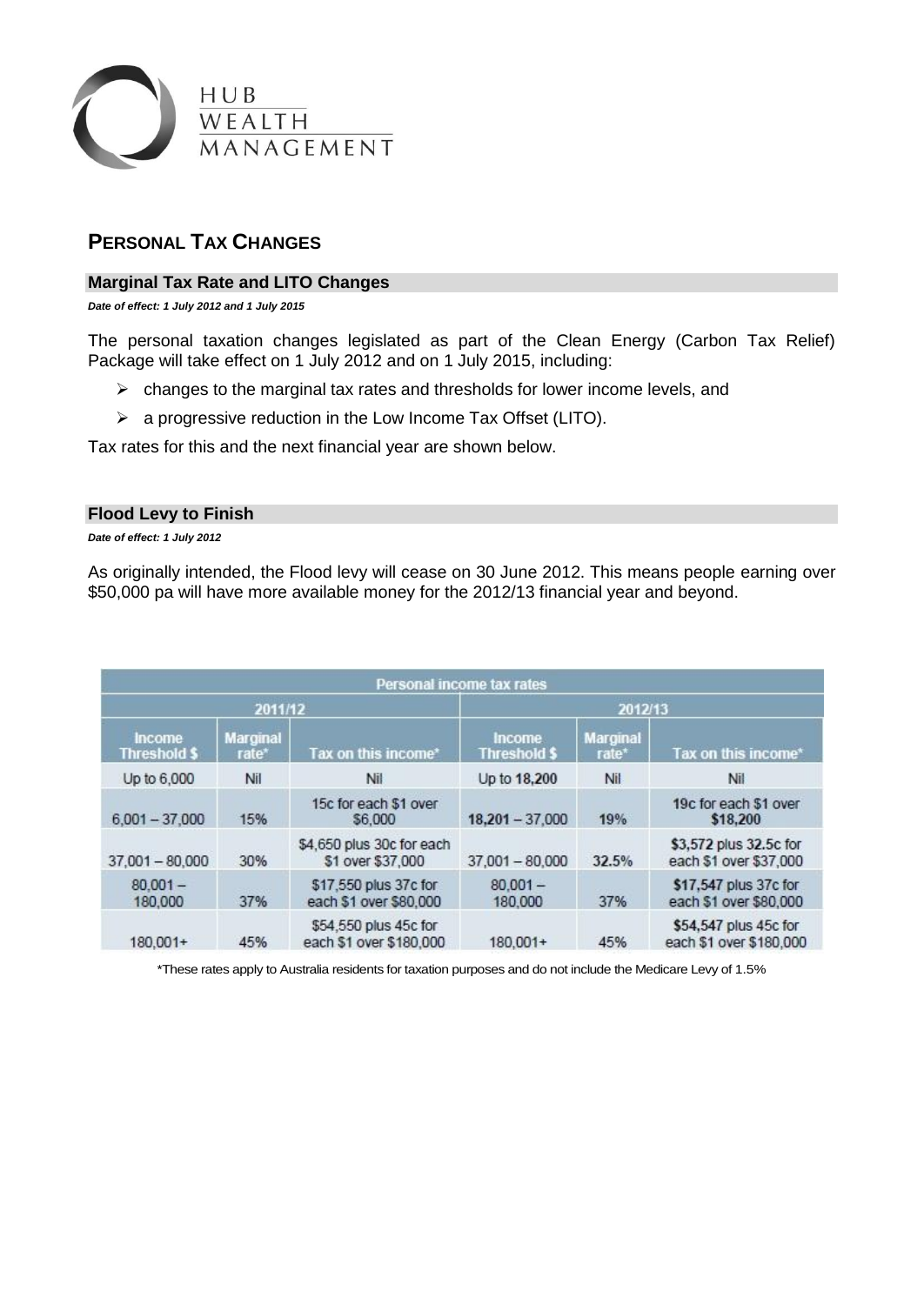

## **Implications**

<u>.</u>

These changes will mean modest tax savings for people earning under \$80,000.

## **Illustrative tax savings**

<span id="page-4-1"></span><span id="page-4-0"></span>

|                                 | In 2011/12 | <b>From 2012/13</b> | From 2015/16 |
|---------------------------------|------------|---------------------|--------------|
| <b>Income</b>                   | \$20,000   | \$20,000            | \$20,000     |
| Tax                             | \$2,100    | \$342               | \$114        |
| <b>LITO</b>                     | \$1,500    | $$445^3$            | $$300^3$     |
| Net income <sup>4</sup>         | \$19,400   | \$20,000            | \$20,000     |
| Tax savings compared to 2011/12 |            | \$600               | \$600        |
| <b>Income</b>                   | \$60,000   | \$60,000            | \$60,000     |
| Tax                             | \$11,550   | \$11,046            | \$10,933     |
| <b>LITO</b>                     | \$300      | \$100               | \$70         |
| Net income <sup>4</sup>         | \$48,750   | \$49,054            | \$49,137     |
| Tax savings compared to 2011/12 |            | \$304               | \$387        |
| <b>Income</b>                   | \$80,000+  | \$80,000+           | \$80,000+    |
| Tax                             | \$17,550   | \$17,546            | \$17,533     |
| <b>LITO</b>                     | Nil        | Nil                 | Nil          |
| Net income $4$                  | \$62,450   | \$62,454            | \$62,467     |
| Tax savings compared to 2011/12 |            | \$4                 | \$17         |

 $3$  Because LITO is a non-refundable tax offset, it can only be used to offset tax payable (ie any surplus offset will not be refunded).

<sup>4</sup> Net income for this purpose is taxable income less tax at marginal rates plus LITO.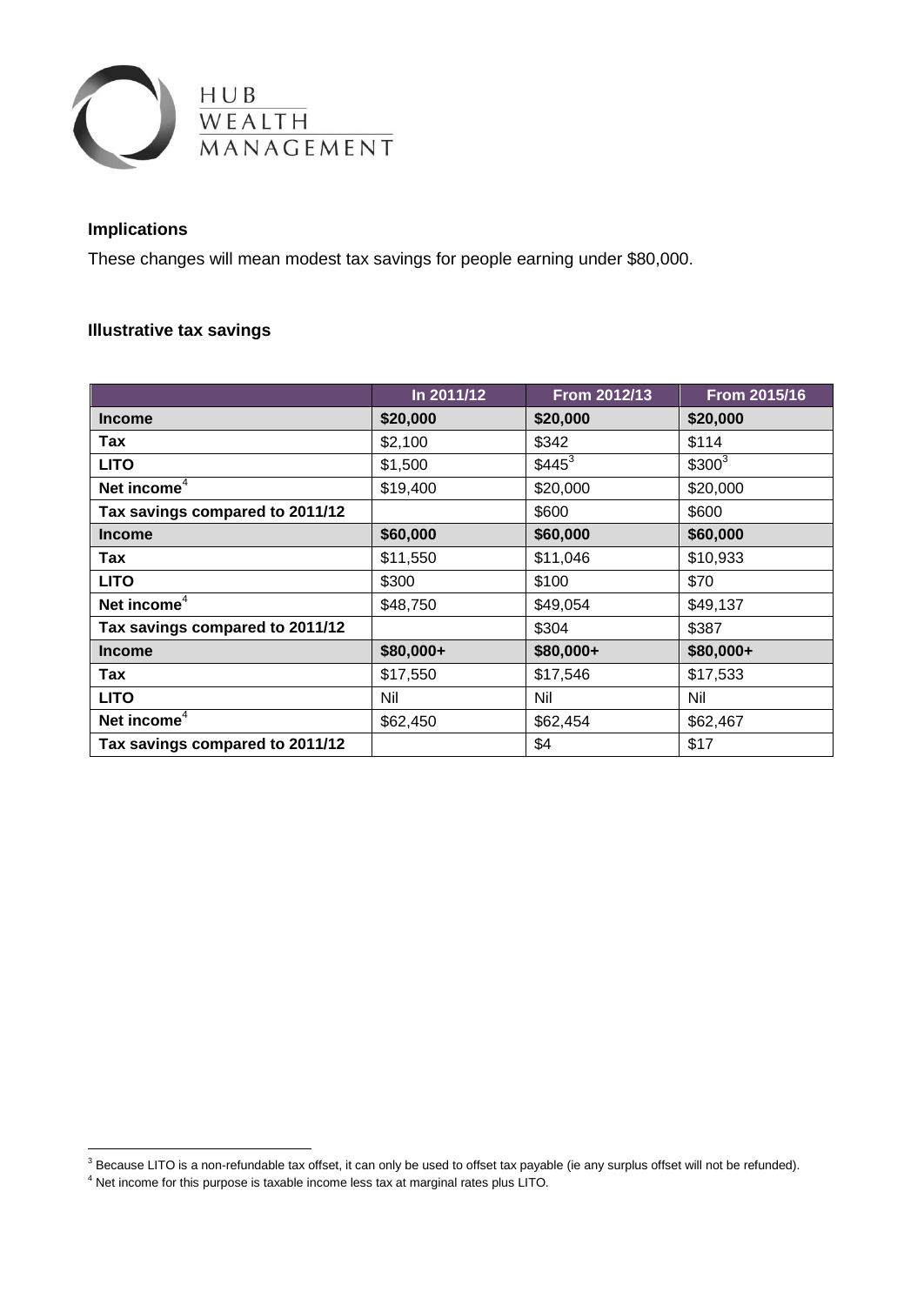

The graphs below show the reduction in tax payable for the 2012/13 year compared to 2011/12 for a range of taxable incomes.



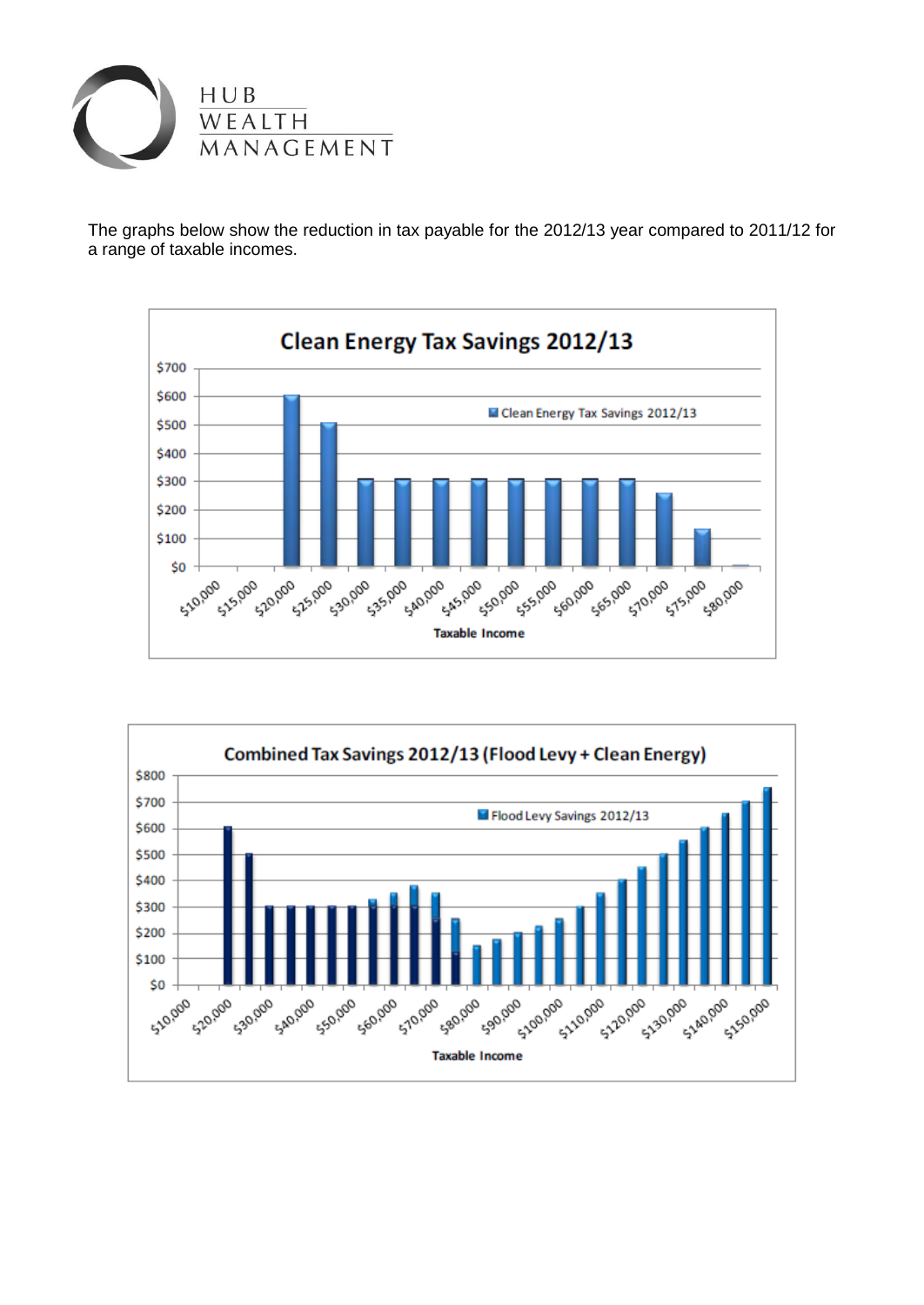

# **MEANS TESTING OF NET MEDICAL EXPENSES TAX OFFSET (NEMTO)**

*Date of effect: 1 July 2012*

The eligibility of people to claim NEMTO will now be subject to an income means test. Those with adjusted taxable income above \$84,000 for singles and \$168,000 for couples will only be able to claim net medical expenses above \$5,000. Further, the available offset is reduced from 20% to 10%.

People below these income levels will not be impacted.

#### **Standard Deductions and 50% Interest Discount Not Proceeding**

The plan to allow taxpayers to claim a standard deduction for work-related expenses when completing their tax returns has been dropped, as has the proposed [50% discount](http://www.ato.gov.au/content/00303316.htm) for the first \$500 of interest income.

### **OTHER TAXATION CHANGES**

#### **Company Tax Reduction Not To Proceed**

*Date of effect: 1 July 2012*

The planned reduction in the [company tax rate,](http://www.ato.gov.au/taxprofessionals/content.aspx?doc=/content/00288533.htm) from 1 July 2012 for small business and 1 July 2013 for other businesses, isn't going ahead. This is a permanent measure and will be of particular concern to small business owners.

#### **Dependency Tax Offsets Consolidated**

*Date of effect: 1 July 2012*

Eight dependency tax offsets will be consolidated into a single, non-refundable offset. This will only be available to individuals who maintain a dependant who is genuinely unable to work due to carer obligations or disability.

The offsets to be consolidated are the invalid spouse, carer spouse, housekeeper, housekeeper (with child), child housekeeper, child housekeeper (with child), invalid relative and parent/parent-inlaw tax offsets.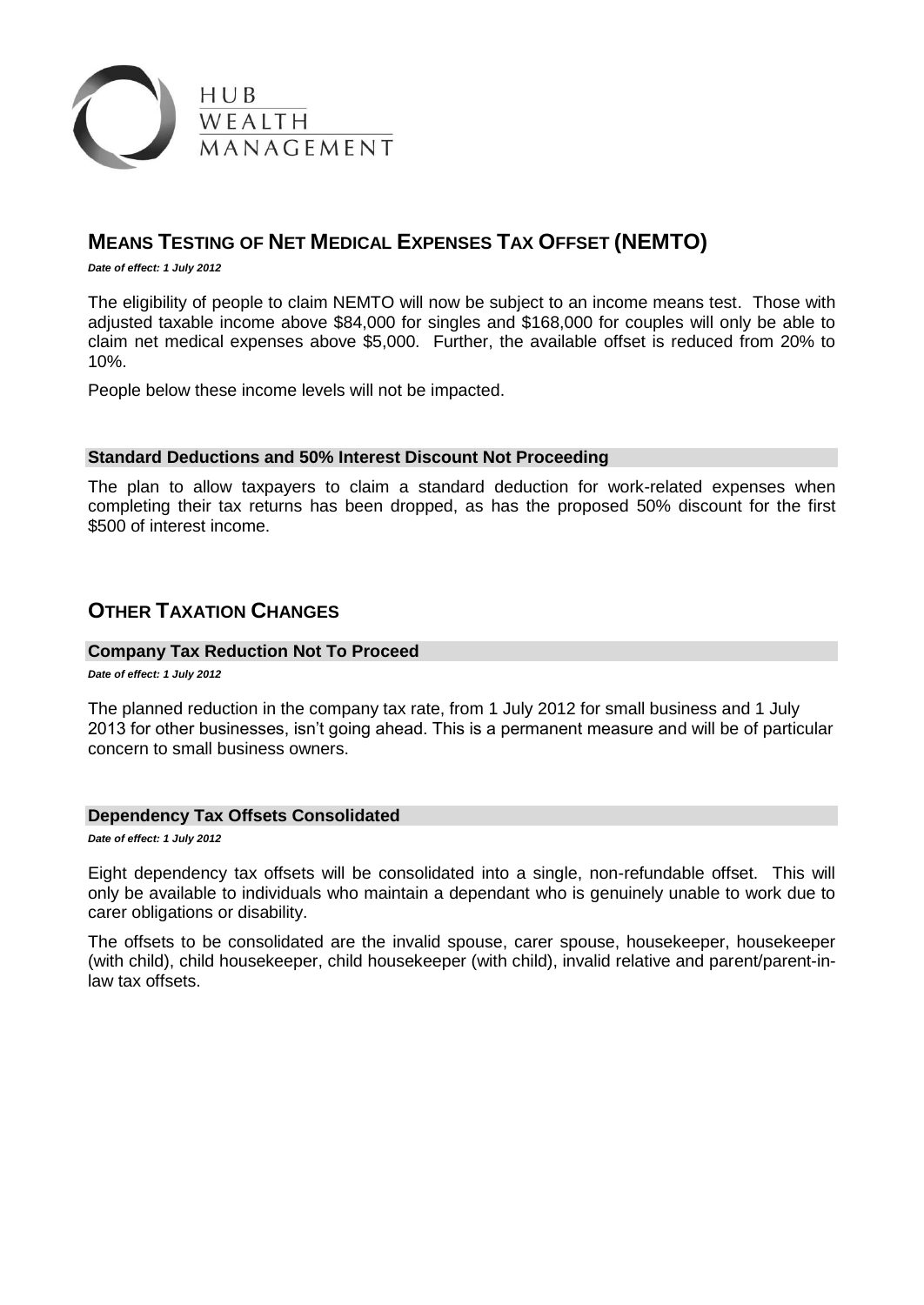

# **AGED CARE CHANGES**

*Date of effect: Various*

The Government confirmed its commitment to the landmark aged care changes announced on 20 April 2012.

Under the ['Living Longer Living Better'](http://ecomms.mlc.com.au/ve/d31a856180P8081293/stype=click/OID=812521926391/VT=0) plan, the Government will:

- $\triangleright$  overhaul the means-testing so care recipients with greater financial means make a greater contribution
- $\triangleright$  make it easier for older Australians to stay in their home while they receive care
- $\triangleright$  ensure more people will get to keep their family home and avoid the need for fire sales, and
- $\triangleright$  establish a simplified gateway for accessing aged care information.

# **SOCIAL SECURITY CHANGES**

### **Schoolkids Bonus to Replace Education Tax Refund**

*Date of effect: June 2012 and January 2013*

A 'Schoolkids Bonus' of \$820 a year for each child at high school and \$410 for every child in primary school will automatically be paid to parents who are [eligible for Family Tax Benefit Part A.](http://www.centrelink.gov.au/internet/internet.nsf/payments/ftb_a_eligible.htm) This is to replace the [Education Tax Refund](http://www.educationtaxrefund.gov.au/) which many eligible parents weren't taking advantage of as they had to keep records of approved expenses and lodge a claim. The first payment is expected in June 2012.

#### **Family Tax Benefit Part A - Eligibility**

*Date of effect: 1 January 2013*

The Government will limit the Family Tax Benefit Part A to young people under 18 years of age or where the young person remains in secondary school, the end of the year in which they turn 19. Currently Family Tax Benefit Part A can be paid for a child up to age 22. The young person may be able to receive Youth Allowance after this.

#### **Family Tax Benefit Part A – Rate Increases**

*Date of effect: 1 July 2013*

The **rate of Family Tax Benefit Part A** will increase by \$300 pa for families with one child, and \$600 pa for families with two or more children. The **base rate of Family Tax Benefit Part A** will increase by \$100 pa for families with one child, and \$200 pa for families with two or more children.